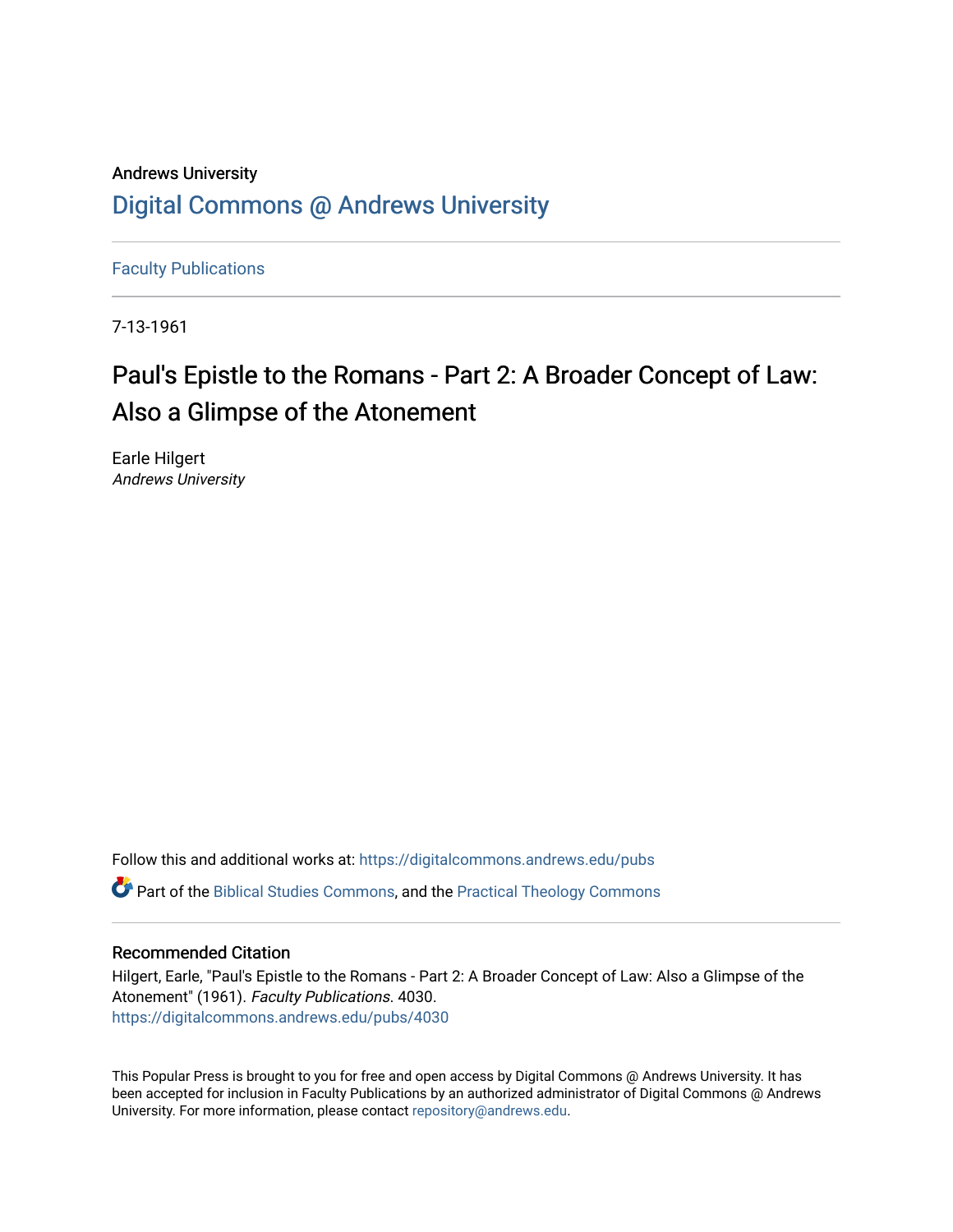# **A Broader Concept**

## *Also a Glimpse of the Atonement*

#### By EARLE HILGERT

[The following study is based on Romans 2:12 to 4:25. To derive the most benefit from the article, read the Scripture passage first.—EDITORS.]

**FOR** the first time in the Epistle to the Romans, Paul speaks of the "law" in chapter 2:12. This opens up a subject that was of vital concern to both Jewish and Gentile Christians—to the Jew because it was his religious speaks of the "law" in chapter 2:12. This opens up a subject that was of vital concern to both Jewish and heritage and the center of his religious life; to the Gentile precisely because it was *not* his heritage and yet his new Christian faith was intimately involved with it. Consequently Paul turns now to this vital subject and concerns himself with it in one way or another throughout much of the rest of Romans.

Perhaps the greatest difficulty for us today in understanding Paul's teaching on the law lies in the fact that our religious environment is so different from his. When we speak of the "law," immediately there comes to our minds the Ten Commandments as given to Moses on Sinai. Paul's use of the term, however, shows clearly that for him the "law" included much more than this. Though a Christian missionary to the Gentiles, Paul was also a Jewish rabbi in education and mentality. Long after his baptism he could still enter a synagogue on the Sabbath day and preach effectively to a Jewish congregation (Acts 13:14-42). When he uttered the Hebrew word *torah* or wrote the Greek word *nomos,* both of which mean "law," inevitably there came to his mind and to the minds of his hearers and readers the law as they knew it in the context of contemporary Judaism. If we are to understand Paul today, we must try to sit where he and his readers sat, seeing through their eyes and hearing through their ears.

From the Jewish standpoint, the term *law* could be understood in four ways. At the heart of all ideas of the law were, of course, the Ten Commandments. Usually when Paul wished to give an example of the law he drew from one of these (see Rom. 7:7). More broadly, however, the law was the Pentateuch, the five books of Moses, as it is today also 'n official Hebrew terminology. But wider still, the term often refers to the whole Old Testament, as in Romans  $3:10-19$ , where Paul quotes at length from the Psalms and Isaiah and then immediately refers to this as the "law." In its widest sense the "law" embraced the entire revealed will of God as set forth in the Jewish religion. Thus the Pharisees of ancient times were accustomed to speak of the common people as the group that "knoweth not the law," that is, "those who are not well informed on their religion.'

Obviously these different meanings of the law were not mutually exclusive. In fact, each narrower definition is contained in all of the broader ones. We can diagram the Jewish view of the law as four concentric circles with the Ten Commandments as the innermost circle, at the heart of it all. Consequently it is not always possible to say specifically which of these ideas Paul has in mind at any given point. Much of the time, however, he simply uses the term in its broadest sense, that of Judaism as he knew it, yet focusing ultimately in the Decalogue.

It is this very broad sense of the law that Paul seems to have in mind as he opens his discussion in chapter 2:12. He declares that "all who have sinned without the law will also perish without the law, and all who have sinned under the law, will be judged by the law" (R.S.V.). That he is drawing a comparison between the Jew and the Gentile is clear from the verses that immediately precede this statement, where he has been making the same contrast. In the verse just quoted he is simply saying that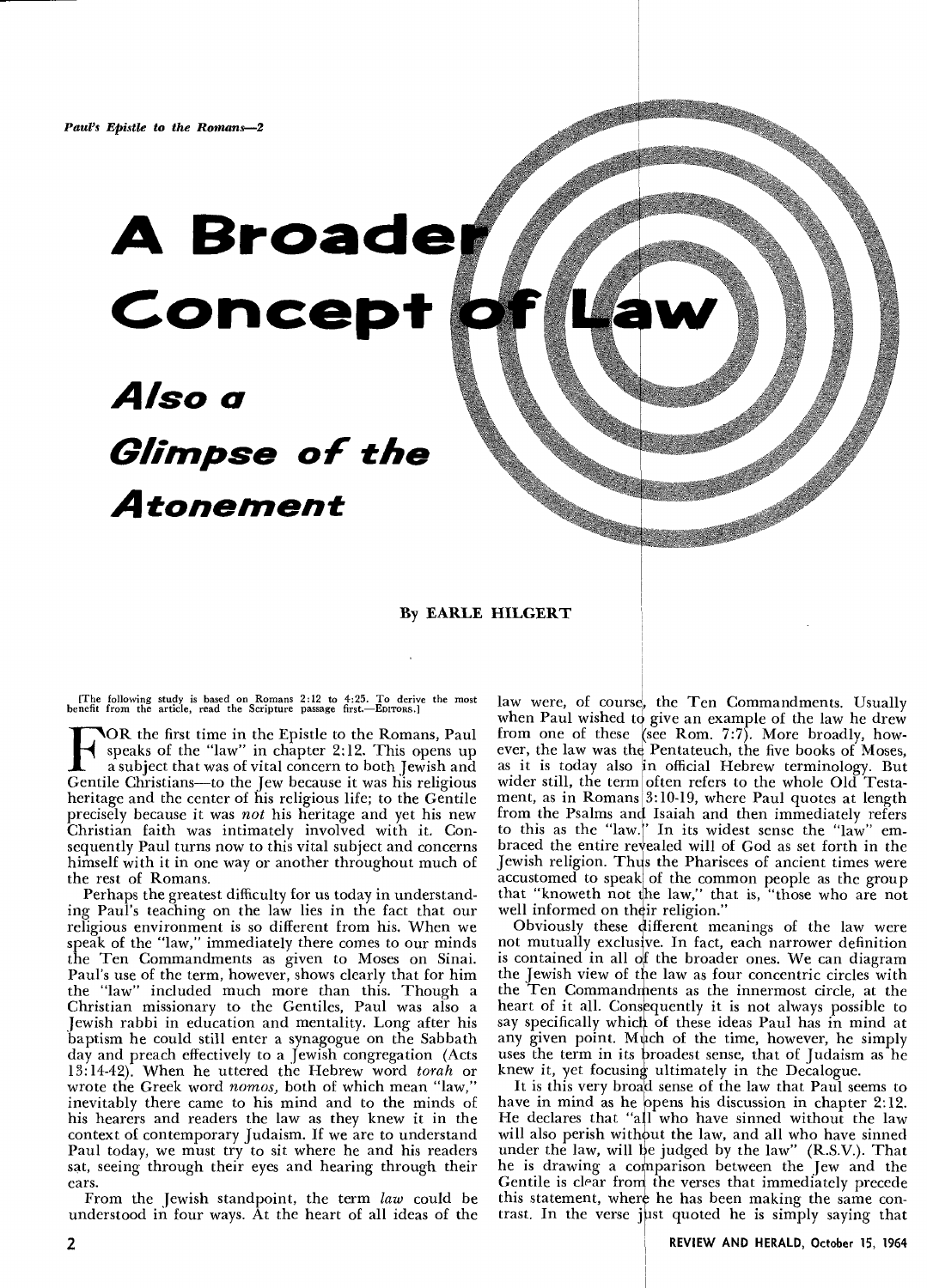those who have sinned outside the context of Judaism, that is, as Gentiles, will meet their fate as Gentiles, apart from any consideration of Judaism, and all those Jews whose sins have been committed within the context of Judaism will be held responsible for the fact that they have had its advantages. This is much the same as had been declared long before by the psalmist: "The Lord records as he registers the peoples, 'This one was born there'" (Ps. 87:6, R.S.V.).

#### **Obeying the Law "by Nature"**

This broad sense in which Paul here discusses the law becomes immediately important when, in Romans 2, verse 14, he raises the question of Gentiles' doing by nature what the law requires, and then declares that "they are a law to themselves, even though they do not have the law"  $(R.S.V.)$ .  $(R.S.V.)$ .

What does this mean? Doubtless Paul is here referring to the *function* of the law as God originally *intended* it. He writes elsewhere that "Christ is the end [or "purpose"] of the law" (Rom. 10:4). It was God's intention for Judaism that it should point forward to Christ. It is the conviction of all the New Testament writers that the promise of God made in the Old Testament has indeed been fulfilled in Christ (Rom. 1:2-4). Paul appears then to be discussing this divine intention of the law when he speaks of Gentiles' doing by nature what the law requires. He is saying to the Jewish Christians of Rome, "You have had the *torah,* you have been nurtured in Judaism and it has prepared you and pointed you to Christ, but the Gentiles *have never* had this advantage; nevertheless, they too have been able to come to Christ and in doing so they have done what the law requires even though they do not have the law [i.e. even though they were not nurtured in Judaism]. The preparatory work of the *torah* was not done for them in the synagogue as it was for you, but they were prepared by a law 'written on their hearts,' for they too have come to Christ."

In other words, Paul is simply arguing here from the practical standpoint of the fact that although the law, that is, Judaism, embodied God's plan for preparing people to become Christians, nevertheless the plain fact that the Gentiles had become Christians without it showed clearly that the work of God's Spirit on the heart could prepare men for Christ even though they had missed the. advantages enjoyed by the Jews.

If these arguments seem foreign to our way of thinking, we must remember that for Paul the immediate practical issue revolved around the problem of uniting Jews and Gentiles in one universal Christian church. It is clear, especially from Acts 15 and Galatians **1** and 2, that one of the most baffling problems of Paul's ministry was the reticence of the Jews to acknowledge that a Gentile could become a Christian without first becoming a Jew. We do not face this problem today, but we must always keep it in mind if we are to understand what Paul writes to his readers. This is of particular importance when we seek to follow his reasoning about the law.

In the last two verses of chapter 2 Paul goes on to say "He is not a real Jew who is one outwardly, nor is true circumcision something external and physical. He is a Jew who is one inwardly, and real circumcision is a matter of the heart, spiritual and not literal" (verses 28, 29, R.S.V.). Here he declares that since the really important function of Judaism was to prepare for Christ, when a man comes to Christ the preparatory work has been done in his heart, "inwardly," and hence the man is a "Jew." In this context the word "Jew" almost has the sense of "one who has been prepared for Christ."

Beginning with chapter 3, verse 21, Paul takes a further step to describe how salvation (the righteousness of God) has been manifested apart from the formal context of Judaism, although he immediately takes pains to remind us that "the law and the prophets bear witness to it."

It is characteristic of Paul that he never tries to enter into the inner mystery of the plan of salvation to describe in literal terms the mechanics of the atonement. He is always content to declare merely the fact—that God has given us salvation. But he never attempts to detail the how. Throughout Christian history a succession of theologians have attempted to explain the mechanics of the atonement. One theory has held that God paid Jesus' life as a ransom to Satan for the souls of men. Another theory has declared that the death of Christ vindicated the honor of God and thus made it possible for Him to forgive us. A third view has explained the atonement in terms of Christ's bearing punishment deserved by the sinner and so satisfying the justice of God. A fourth has emphasized the dynamic of Christ's self-sacrificing example.

The Bible, however, never attempts to set forth a detailed, literal explanation of the inner workings of the atonement. While there are elements of truth in all of the classical theories, we must ever remember that it is safest to stay by the Biblical point of view and be satisfied to speak of the atonement in the Biblical phrases, without attempting to spell out in literal terms the mysteries that those phrases embody. It is sufficient that Christ died for our sins.

Paul repeatedly uses figures of speech to present the mystery. For example, in chapter 3:24, 25. C. H. Dodd has pointed out *(The Epistle of Paul to the Romans*  [London, 1954], pp. 51-56) that Paul here uses a number of words that conjure up pictures in our minds. Each of these pictures is a kind of figure of speech to describe a facet of the atonement.

#### **Facets of the Atonement**

The first of these picture words is *justified* (verse 24). To us this word suggests a legal act, such as centers in a court of law. At the same time we must remember that Paul's vocabulary is largely influenced by that of the Old Testament. Doubtless he is not thinking here so much in terms of Roman justice, as he is of Old Testament righteousness. (In Greek and Hebrew the ideas of "righteousness" and "justice" are represented by only one word in each language.)

The Hebrew word for righteousness, *sedaaah,* is closely connected with the idea of "vindication." Thus the righteous judge is not simply the one who punishes the evildoer in accord with the dictates of law; he is also, and more, the one who defends and vindicates the cause of the injured and oppressed. Conversely, the evil judge is the one who fails in these responsibilities. This throws light on the whole Pauline concept of the "righteousness of God."

A very important aspect of God's righteousness is the fact that he vindicates us. Thus when Paul conjures up for us the scene of a law court, the basic theme of the scene is that God, the righteous judge, vindicates and acquits us "by his grace as a gift." No human judge could justly acquit a sinner (cf. Isa. 5:23; Prov. 17:15; Ex. 23:7). Only God can do this.

The second picture word that Paul employs in describing the atonement is *redemption.* This word must have brought to the minds of the church members in Rome a very common scene in their world, the picture of a slave market. The word translated "redemption" normally implied a payment of money through which a slave or prisoner of war was set free. However, in a more general sense the word meant "emancipation" without regard to payment. Doubtless it is in this latter sense that Paul employs it here.

Paul is not attempting to teach that Christ's life was paid to Satan in return for souls of the saved; he is simply